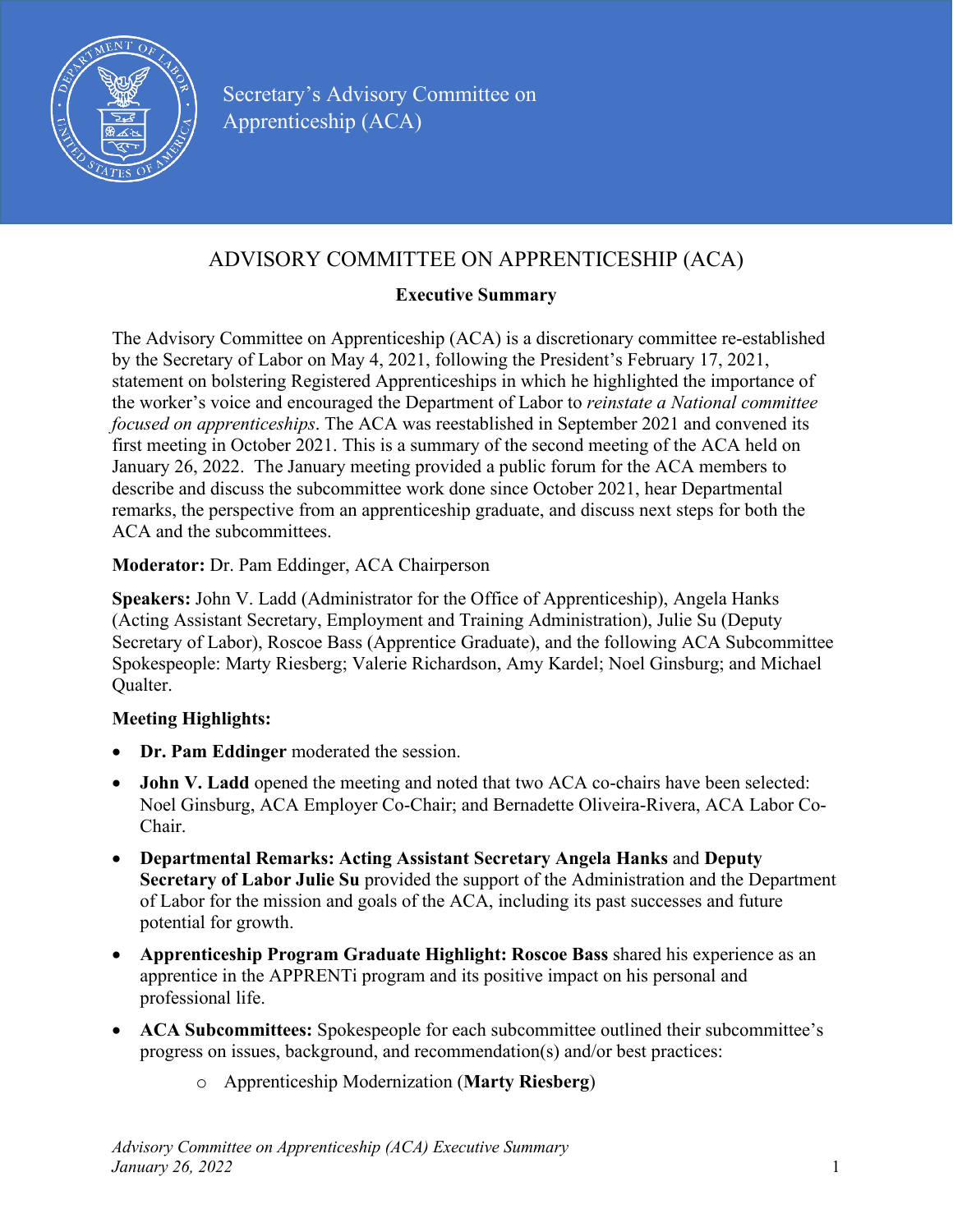

- o Increasing Equity, Diversity, Inclusion, and Accessibility in Apprenticeship (**Valerie Richardson**)
- o Industry Engagement in New and Emerging Sectors (**Amy Kardel**)
- o Apprenticeship Pathways: Pre-Apprenticeship, Youth Apprenticeship, and Degree Apprenticeships (**Noel Ginsburg**)
- o Ex Officio Federal Workgroup (**Michael Qualter**)
- **John V. Ladd** reviewed the ACA Timeline and Road Map, highlighting the 90-Day Road Map, progress made thus far, and the ongoing work of the committee and subcommittees.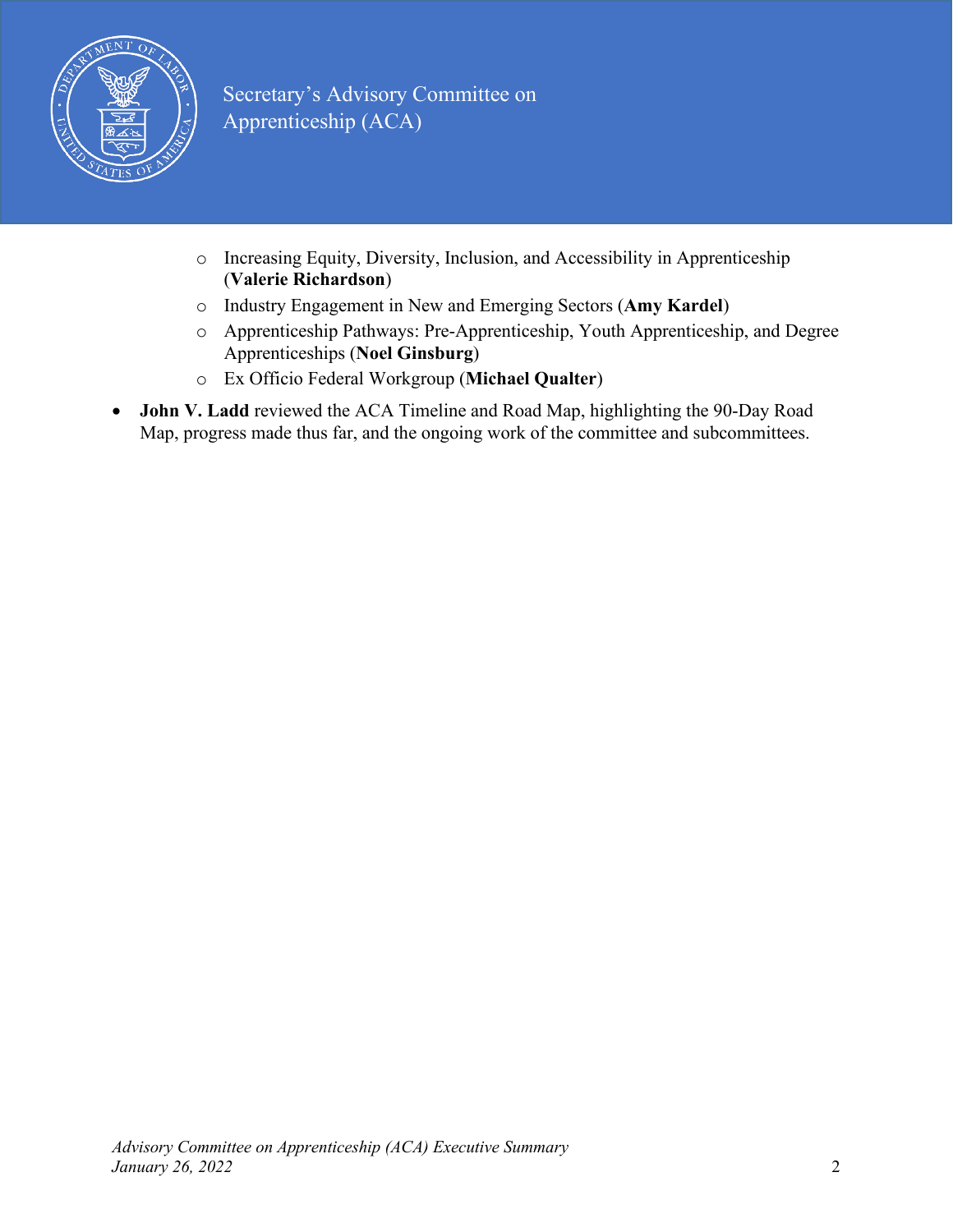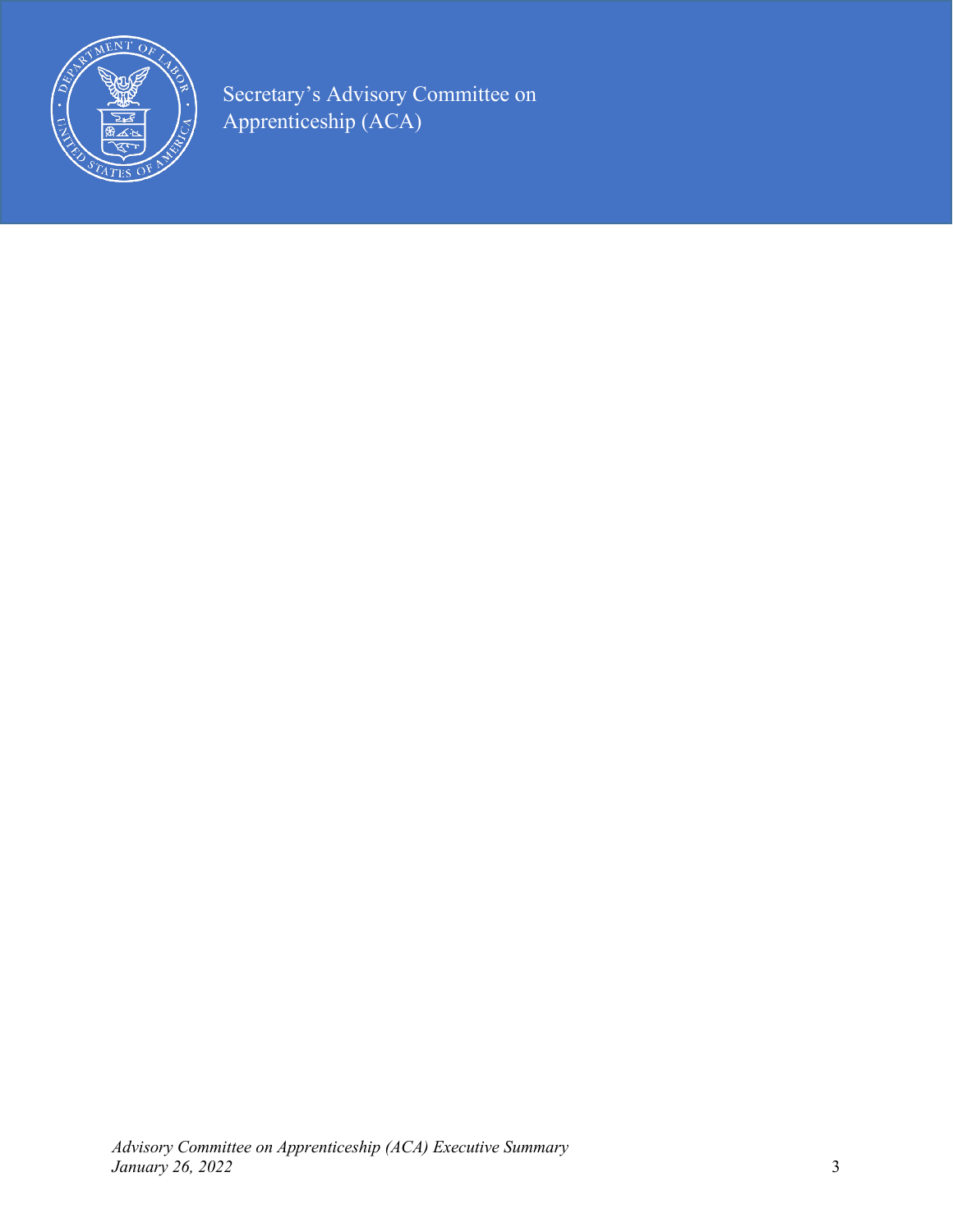

# ADVISORY COMMITTEE ON APPRENTICESHIP (ACA)

### **Meeting Minutes**

Location: Virtual [\(Webex\)](https://usdolevents.webex.com/%E2%80%8Busdolevents/%E2%80%8Bonstage/%E2%80%8Bg.php?%E2%80%8BMTID=%E2%80%8Beccf3473ce8c1bfc8dbec27fbd01c7bf5) Date: January 26, 2022 Time: 3:30–5:00 p.m. Eastern Time

## *3:30–3:45 p.m.* **CALL TO ORDER AND MEMBER ROLL CALL:**

*Mr. John Ladd, Administrator for the Office of Apprenticeship, opened the call. Mr. Ladd* greeted the committee members and noted that two ACA co-chairs have been selected: Noel Ginsburg, ACA Employer Co-Chair; and Bernadette Oliveira-Rivera, ACA Labor Co-Chair. Mr. Ladd thanked and congratulated both on their selection as co-chairs.

Mr. Ladd then conducted the Member Roll Call.

# **MEMBER ROLL CALL – EMPLOYER, LABOR, AND PUBLIC REPRESENTATIVES:**

- Jonathan S. Adelstein, President and CEO, Wireless Infrastructure Association
- Amy Kardel, Vice President of Strategic Workforce Relationships, The Computing Technology Industry Association (CompTIA)
- Carolyn Holmes Lee, Executive Director, The Manufacturing Institute
- T. David Long, CEO, National Electrical Contractors Association
- Obed D. Louissaint, Senior Vice President of Transformation and Culture, International Business Machines (IBM)
- Karmela Malone, Senior Vice President of Claims, The Hartford
- Timothy Oberg, Assistant Director, Independent Electrical Contractors
- Valerie S. Richardson, Director, Talent & Workforce Development, Prisma Health
- Raymond W. Boyd, Assistant Director of Education and Training, United Association of Journeymen and Pipe Fitting Industry of the United States, Canada
- Daniel Bustillo, Executive Director of the Healthcare Career Advancement Program, Service Employees International Union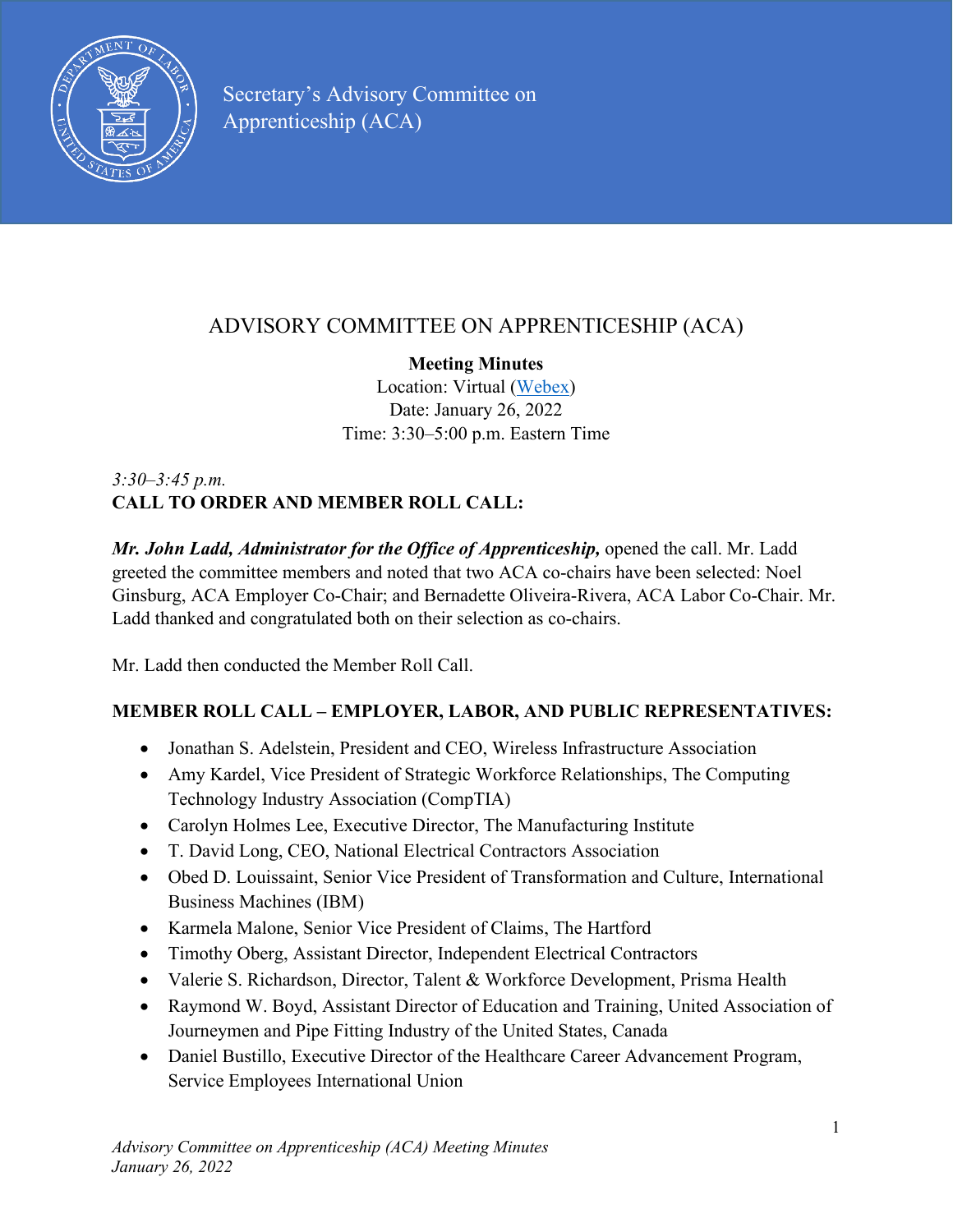

- John A. Costa, International President, Amalgamated Transit Union AFL-CIO/CLC
- Stephanie Harris-Kuiper, Executive Director of the Training & Development Fund District 1199J, American Federation of State County and Municipal Employees
- William K. Irwin Jr., Retired Executive Director, Carpenters International Training Fund
- Michael C. Oathout, Director of Occupation, Safety & Health and Apprenticeship, International Association of Machinists & Aerospace Workers
- Vicki L. O'Leary, General Organizer and Director of Diversity, Ironworkers International
- Anton P. Ruesing, Executive Director of the International Finishing Trades Institute, International Union of Painters and Allied Trades
- Todd W. Stafford, Executive Director, Electrical Training ALLIANCE
- Todd Berch, President, NASTAD
- Erin E. Johansson, Research Director, Jobs with Justice
- Donna Lenhoff, Principal, Donna Lenhoff Associates
- Robbie Melton, PhD, Associate Vice President, Tennessee State University, Smart Global Technology Innovation Center
- Traci R. Scott, Vice President of Workforce Development, National Urban League
- Orrian Willis, Senior Workforce Development Specialist, San Francisco Office of Economic & Workforce Development

### **Unable to attend:**

- Rosanna Maietta, President and CEO, American Hotel and Lodging Foundation
- Walter G. Bumphus, PhD, President and CEO, American Association of Community Colleges
- Randi Beth Wolfe, PhD, Executive Director, Early Care & Education Pathways to **Success**

### **MEMBER ROLL CALL – EX OFFICIO REPRESENTATIVES:**

- U.S. Department of Housing and Urban Development: Joe Carlile, Senior Advisor to the Secretary on Budget Policy and Programs
- U.S. Department of Health and Human Services: Johnathan J. Gardener, Director, Human Capital Programs and Chief Learning Officer
- U.S. Department of Energy: Betony Jones, Senior Advisor Workforce, Office of Energy Efficiency and Renewable Energy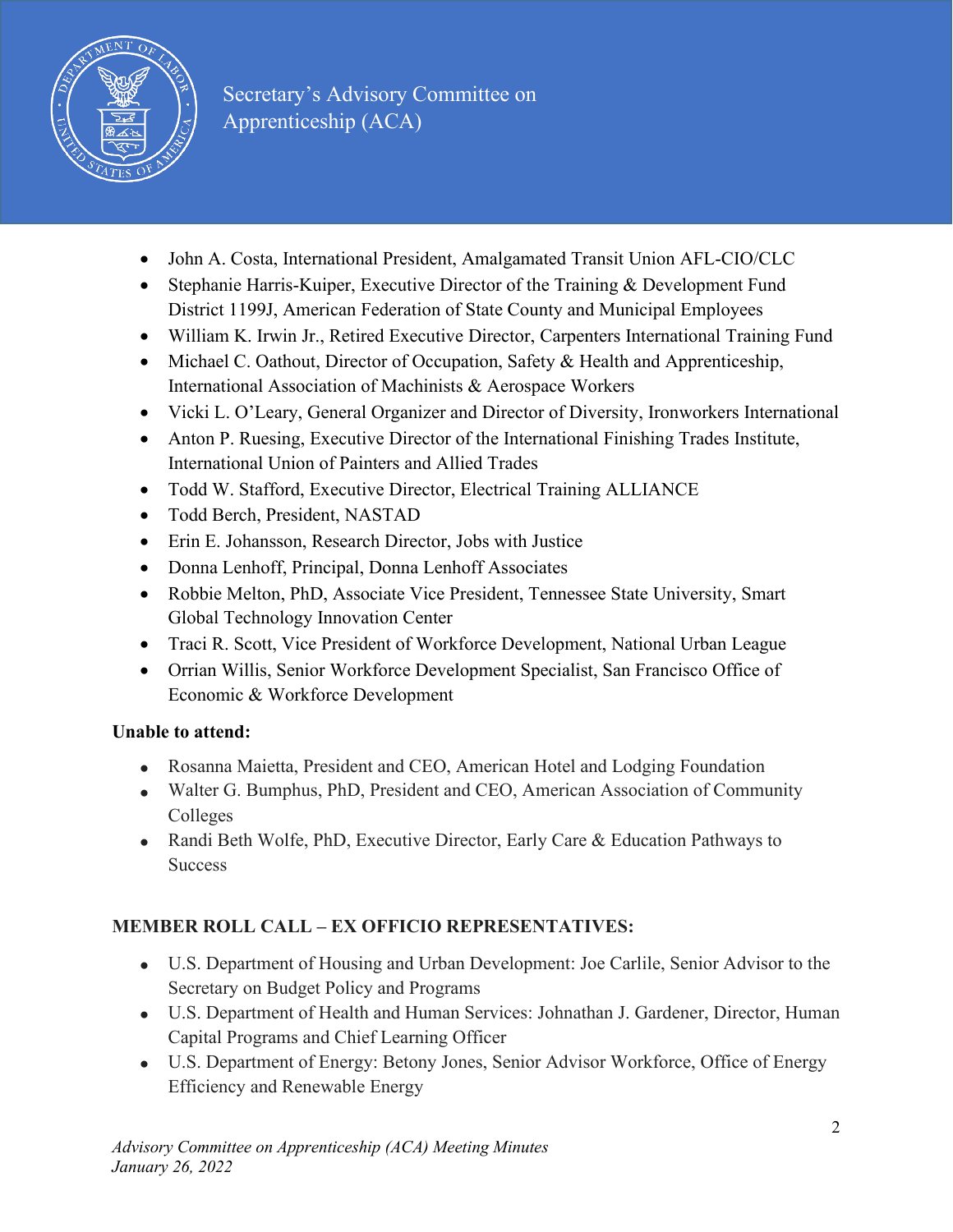

- U.S. Department of Transportation: Paige Shelvin on behalf of Michael Shapiro, Deputy Assistant Secretary for Economic Policy
- U.S. Department of Commerce: Kevin Gallagher, Senior Advisor, Upskilling and Broadband
- U.S. Department of Education (ED): Amy Lloyd, Senior Advisor

Mr. Ladd reviewed the meeting agenda and noted that the bulk of the meeting would involve the feedback generated from each subcommittee's presentation. Mr. Ladd then introduced Acting Assistant Secretary of Labor Angela Hanks.

#### *3:45–3:55 p.m.* **WELCOME AND OPENING REMARKS:**

## *Acting Assistant Secretary of Labor Angela Hanks*

Thank you, Pam and John, for your leadership, I am glad to be here, and happy to be sharing the virtual stage with you. To all our ACA members, welcome back. It seems as if we were all just together back in October with the kickoff of this work. However, a major difference to point out today is the work you all have done; you all have done a tremendous amount of work since our last time together, and on behalf of the Employment and Training Administration, I want to sincerely thank subcommittee members for your efforts, and I look forward to hearing about your progress.

It is such a great time to be engaged in a variety of training and workforce issues, especially apprenticeship. With the passage of the American Rescue Plan, and now as we eagerly await the passage of the Build Back Better bill, we consider what that will mean for apprenticeship expansion. This bill will make historic investments of over \$1 billion in Registered Apprenticeship that will help us to look at ways to prioritize global equity in the system and double down on more pre-apprenticeship programs, have greater engagement with states for better system alignments, and do greater promotion of evidence-based apprenticeship strategies.

Therefore, with so much going on surrounding workforce in general and apprenticeship specifically, having an advisory committee that can provide real-time advice and recommendations is a real asset for us. Again, congratulations to you all for your hard work. I look forward to receiving ongoing updates from this body through John Ladd and the Office of Apprenticeship team.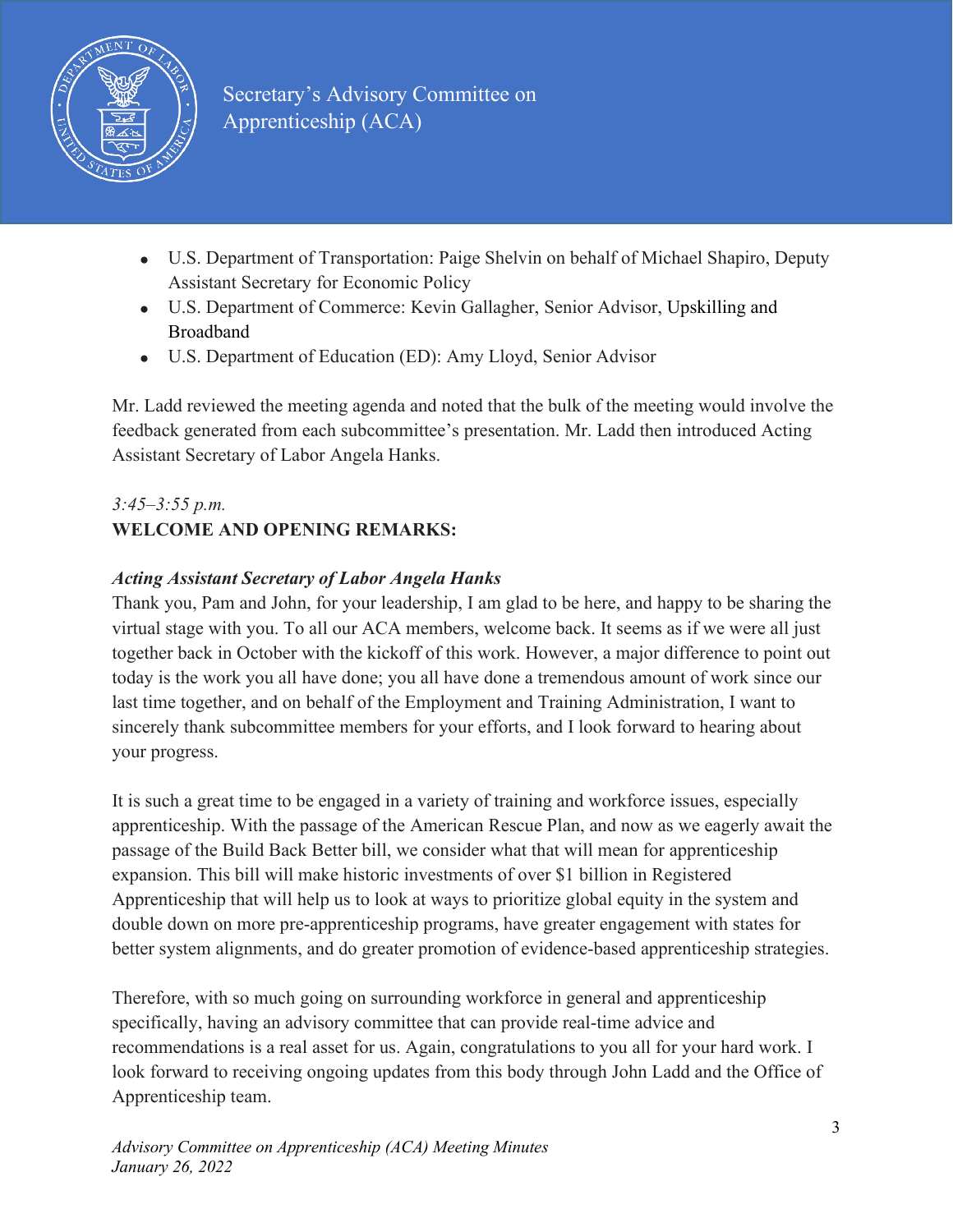

I now have the privilege to introduce our Deputy Secretary of Labor, Julie Su, who will provide Departmental remarks.

### *Deputy Secretary of Labor Julie Su*

Thank you, Angela, for that very warm welcome! Good afternoon to everyone joining us today – ACA members; Dr Pam Eddinger, our ACA Chairperson; and members of the public who are listening in. I am honored to be able to join you today for the second meeting of the ACA to hear from you all and take back to Secretary Walsh the great progress that this group has made since the first ACA meeting this past October. I know you all have been hard at work, meeting in subcommittees over the last few months, to provide recommendations to the Secretary on ways to better utilize the apprenticeship training model to provide equitable career pathways that advance the dignity of work for everyone.

Our mission at the Department is to empower all worker voices, and in many ways this group embodies that. The ACA is a very diverse group of apprenticeship stakeholders with different workforce perspectives coming together to share insights and advice on some of the most critical issues that we are currently grappling with. As Secretary Walsh has identified, we are committed and are driven to serve the workers in this country, morning, noon, and night, to build back better with an economy that supports all wage earners, job seekers, and retirees.

Because we know apprenticeship works, we want to increase its usage, not only to grow our economy, but also to help us provide equitable career pathways that advance the dignity of work and support this administration's diversity and inclusion goals. And with a goal of adding millions of new apprentices to the system over the next 10 years, the recommendations of this committee will play a pivotal role in supporting the Administration's efforts across all of these fronts and ensuring they deliver on the equity and job quality goals.

To that end, we are looking to boldly use every tool in the Department's toolbox to build racial equity, support vulnerable workers, ensure that they have access to health care, secure retirements, and a variety of other supports throughout their careers.

I want to give a big thanks to everyone involved in the ACA over the last several months – our ACA members; our ACA chair and co-chairs; and our DOL team, especially the Office of Apprenticeship. Because of your dedication and teamwork we are making great strides toward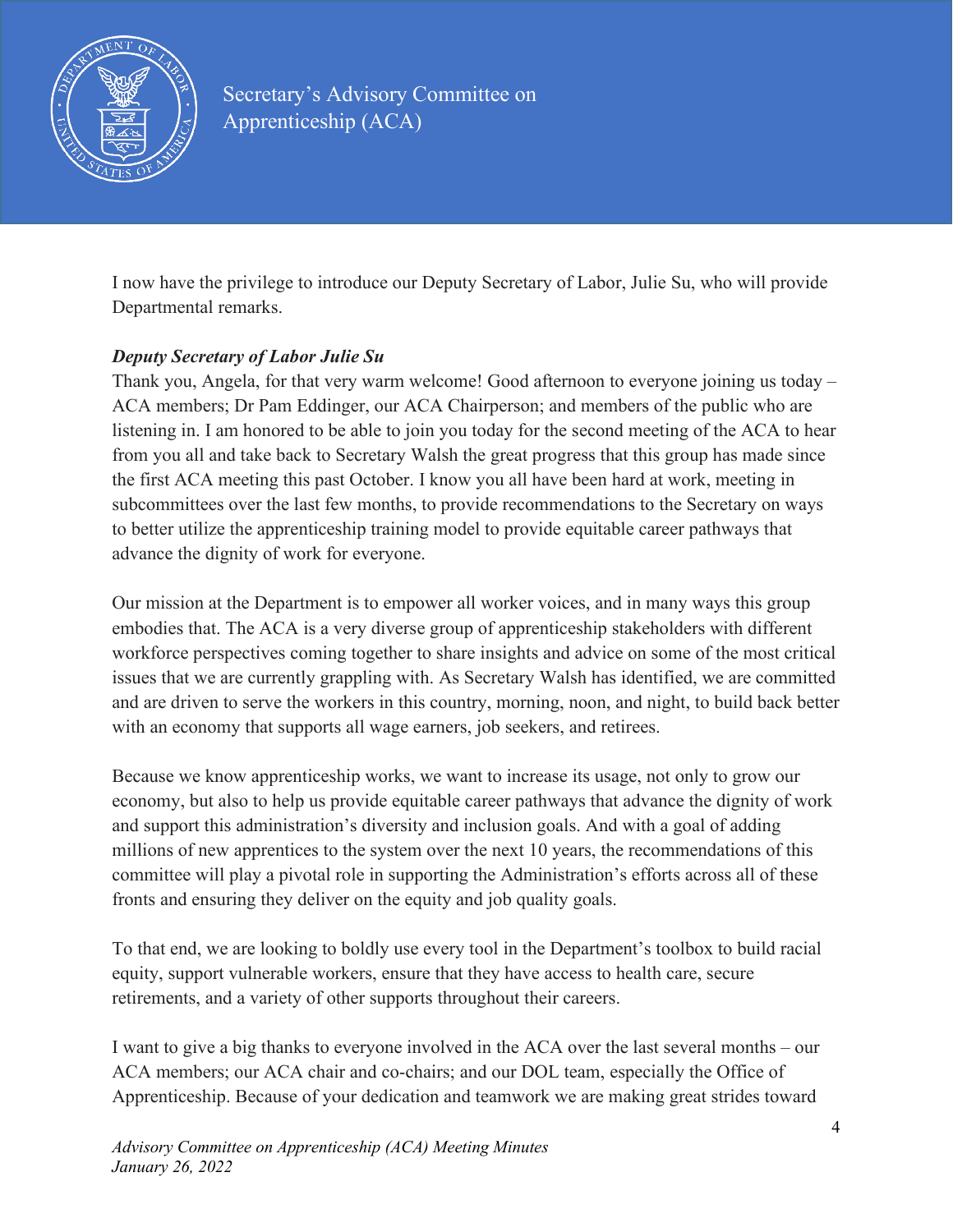

ensuring good job opportunities and equitable career pathways that advance the dignity of work for everyone.

I know that you have a full agenda today focused on sharing report outs from each subcommittee, so as I wrap up, I wanted to honor Secretary Walsh's request that we remember to stay grounded in the experience and the needs of our workers. For that reason, he asked that we ensure every meeting of the ACA includes the voices of apprentices themselves.

Therefore, today it is my absolute honor to introduce Mr. Roscoe Bass, a software engineer apprentice from the APPRENTi program, who will share a little bit about his story and the impact that the apprenticeship model has had on his life. Mr. Bass, on behalf of the Department of Labor and the ACA, it is an honor to have you join us today and share your story.

## *3:55–4:00 p.m.* **APPRENTICE PERSPECTIVE:**

*Mr. Roscoe Bass:* My career path has been one of many twists. After high school I started as an air traffic controller with the United States Navy, and after an honorable discharge I thought I would have access to college, but circumstances and money meant it didn't happen. I then had a series of jobs, including being a banker, owning my own business, construction, vacuum cleaner seller, and more. Most recently I was a boxing coach.

My girlfriend saw an article about apprenticeship on Facebook where you could be a software engineer, and that it was a way for someone to skill up on something that was usually behind a college gate. So, I took the aptitude test and eventually I was matched with a hiring partner, Microsoft. I interviewed with them, and Microsoft was impressed and offered me the chance to start on the job training in full stack development.

During the program, I was assigned to a mentor, and after my training, I was hired on as a fulltime employee at Microsoft. Since then, I've changed teams and have been promoted twice, and I'm now the subject matter expert on my team. Before this program I was making \$5,000 a year and I'm now making more than 20 times that. I was able to buy my own house, which I never thought would be possible. This program literally my changed life.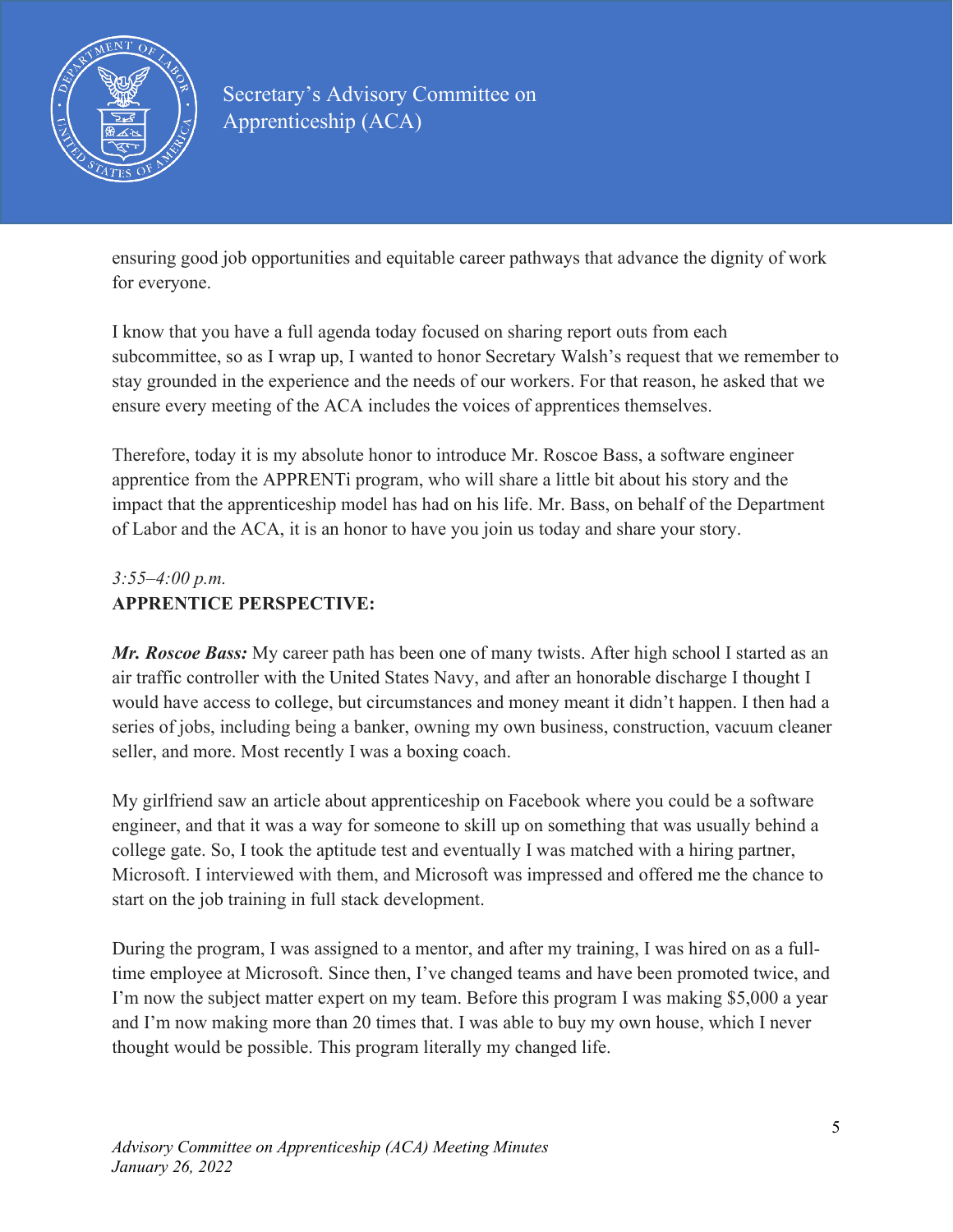

*Michael Oathout:* Congratulations, Roscoe, thank you for sharing your story and the success. This is a great example of what we do, and this gives a goal that others can follow.

*Michael Qualter:* Amazing life story, Roscoe! Thank you so much for sharing.

### *4:00–4:45 p.m.* **SUBCOMMITTEE AND WORKGROUP REPORT OUTS:**

*Dr. Pam Eddinger* acknowledged the hard work accomplished by the subcommittees thus far and noted that each subcommittee would offer its top-level findings today.

### **INCREASING EQUITY, DIVERSITY, INCLUSION, AND ACCESSIBILITY IN APPRENTICESHIP SUBCOMMITTEE**

*Ms. Valerie Richardson* read the slides outlining the subcommittee's progress on issues, background, and recommendations.

**Ms. Donna Lenhoff:** With the infrastructure resources and new resources, new agencies are going to be spending on jobs programs and that can be helpful as well. And Congress has to fund all of this.

*Ms. Erin Johansson*: I see the recommendation for more resources. This would also be helpful for our subcommittee recommendations. Should this be an ACA-wide recommendation? Specifically, more resources for OA and SAA to implement these ideas.

*Ms. Amy Peterson*: Could you connect pre-apprenticeship and apprenticeship funding directly to federal investments in infrastructure funding that create the jobs?

*Ms. Donna Lenhoff:* The infrastructure act does have a lot of potential funding.

*Mr. Obed Louissaint:* Very supportive of culture of inclusion, think that's an outcome. Can you describe a little more on what the group discussed as critical actions to enable the inclusive culture?

*Mr. Daniel Bustillo:* Erin, what you referenced was also discussed in our subcommittee.

### **APPRENTICESHIP MODERNIZATION SUBCOMMITTEE**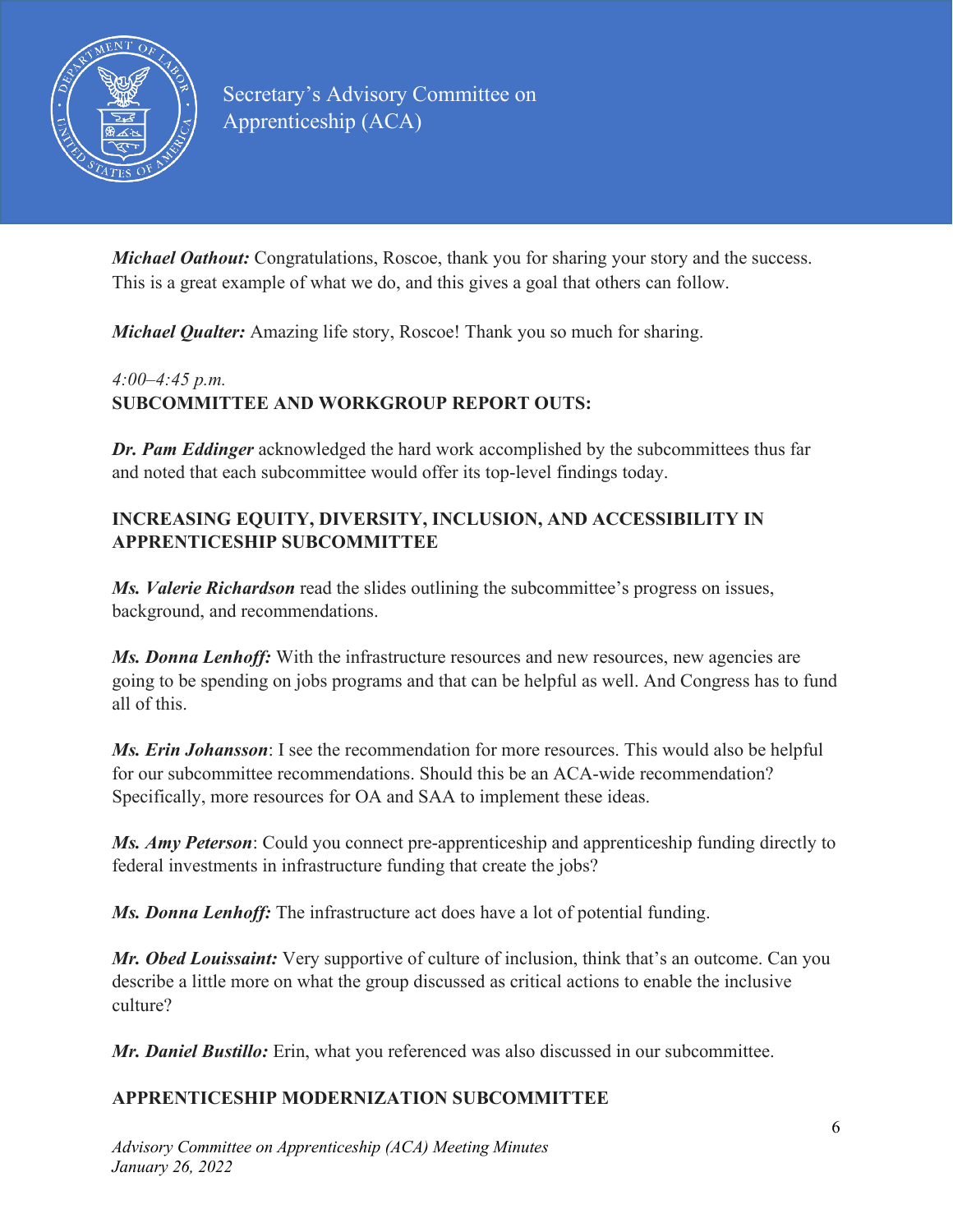

*Mr. Marty Riesberg* read the slides outlining the subcommittee's progress on issues, background, and recommendation(s) and/or best practices.

*Ms. Donna Lenhoff:* I would add two more core elements of Registered Apprenticeship (on your first slide): Nondiscrimination and intentional DEIA efforts, and work-based learning with progressive wages.

*Mr. Marty Riesberg:* I appreciate that feedback. We want to highlight those as hallmarks.

*Ms. Donna Lenhoff*: Regarding the idea of developing apprenticeship utilization goals for federal contractors, I can see how that can work in construction where there are apprentices, but what about other industries where apprentices are used less?

*Mr. Marty Riesberg:* Thank you, I will take that back to the subcommittee.

*Ms. Karmela Malone*: Can you speak a bit more about the expansion of the ecosystem and any specific recommendations?

*Ms. Amy Peterson:* I fully support the data usage recommendations. There is so much info on how existing apprenticeship programs are working and meeting diversity goals (or not) and it would be great to make that more widely available.

*Mr. Andrew Ridgeway:* Being able to use it as a tool for diversity has been brought up. We definitely see synergy and agreement there.

*Ms. Erin Johansson*: The more data we can get from SAA states, the better we can use it to advance DEIA goals and make use of an apprenticeship finder tool.

*Ms. Donna Lenhoff:* Another comment (not a question): Emerging technologies can help with DEIA – computing available potential apprentices from various population groups with various qualifications; broader outreach; job-matching platforms; preAPP database; capturing better info about sources of potential apprentices for Universal Outreach Tool; broader recruitment areas if some learning can be remote; use of social media and other mechanisms for targeted marketing of apprenticeship and preAPP openings.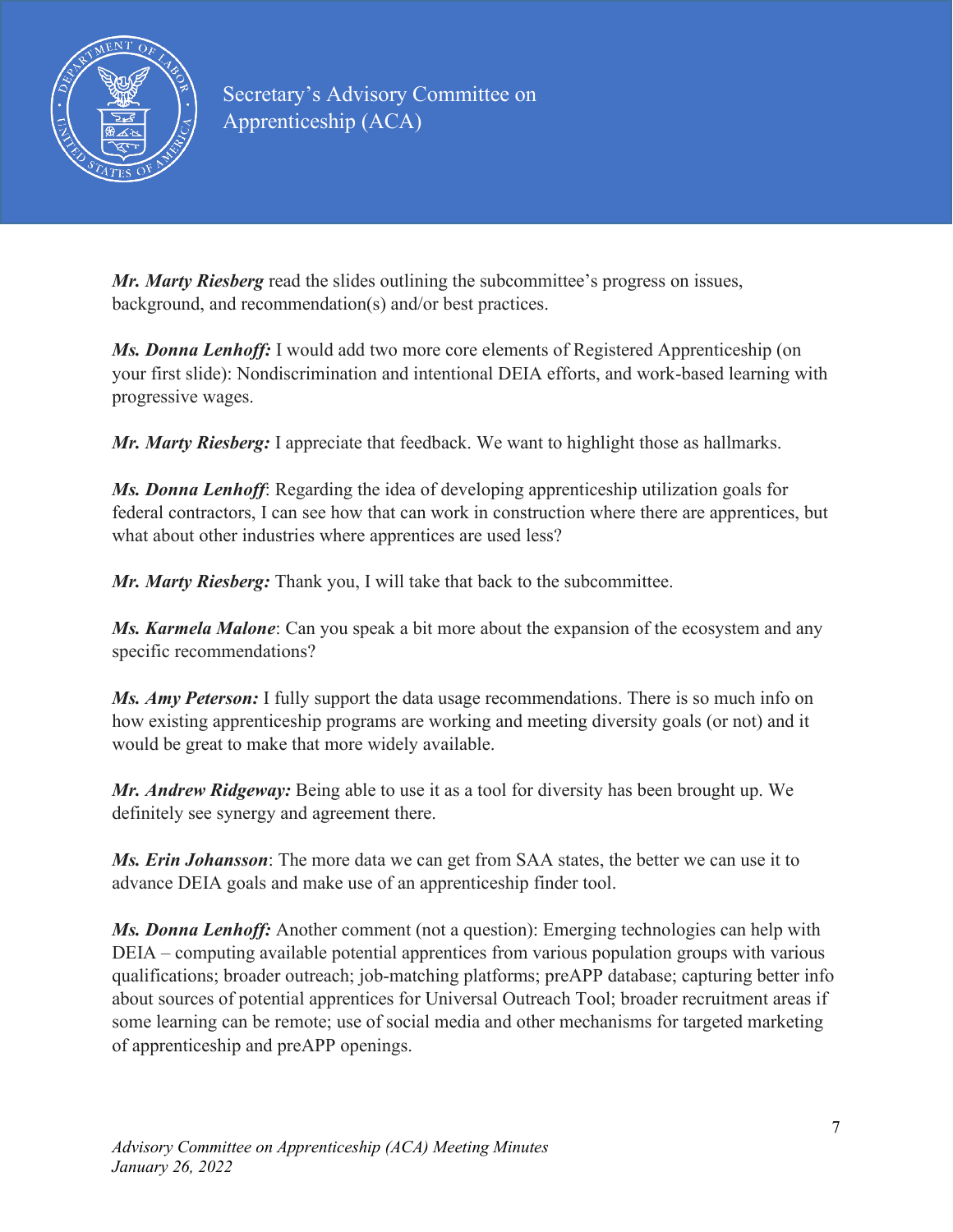

*Mr. John Ladd:* Did the committee consider how a reauthorized NAA would support modernization and build the apprenticeship ecosystem? Does the subcommittee support an updating of the NAA? Or not?

*Mr. Marty Riesberg:* We didn't hit that directly when looking at topics. It didn't fall into a bucket, but we should address it.

*Ms. Donna Lenhoff:* CWIT supports the NAA and I'll send the committee their comments on it.

*Ms. Valerie Richardson:* I love the suggestions of micro-credentials and the alignment with technical college CE programs.

## **INDUSTRY ENGAGEMENT IN NEW AND EMERGING SECTORS SUBCOMMITTEE**

*Ms. Amy Kardel* read the slides outlining the subcommittee's progress on issues, background, and recommendation(s) and/or best practices.

*Ms. Vicki O'Leary:* What type of incentives are you looking at and who is the recipient of the incentive?

*Mr. Brent Weil:* We are looking at using different types of incentives, including tax credits for wages.

*Ms. Donna Lenhoff:* Are there non-inclusionary eligibility criteria or criteria for apprentices entering a program?

*Mr. Orrian Willis:* We are getting at moving away from apprenticeship programs that have high minimum qualifications and barriers for entry. Employers want apprentices to have a certain skill set. We need to build more inclusive apprenticeships with more training and that are longer in duration.

*Ms. Donna Lenhoff:* I couldn't agree more! And § 29.30 does address nondiscriminatory selection criteria, but it should be emphasized more.

*Mr. Obed Louissaint*: Inclusive apprenticeship that allows apprentices to earn and learn.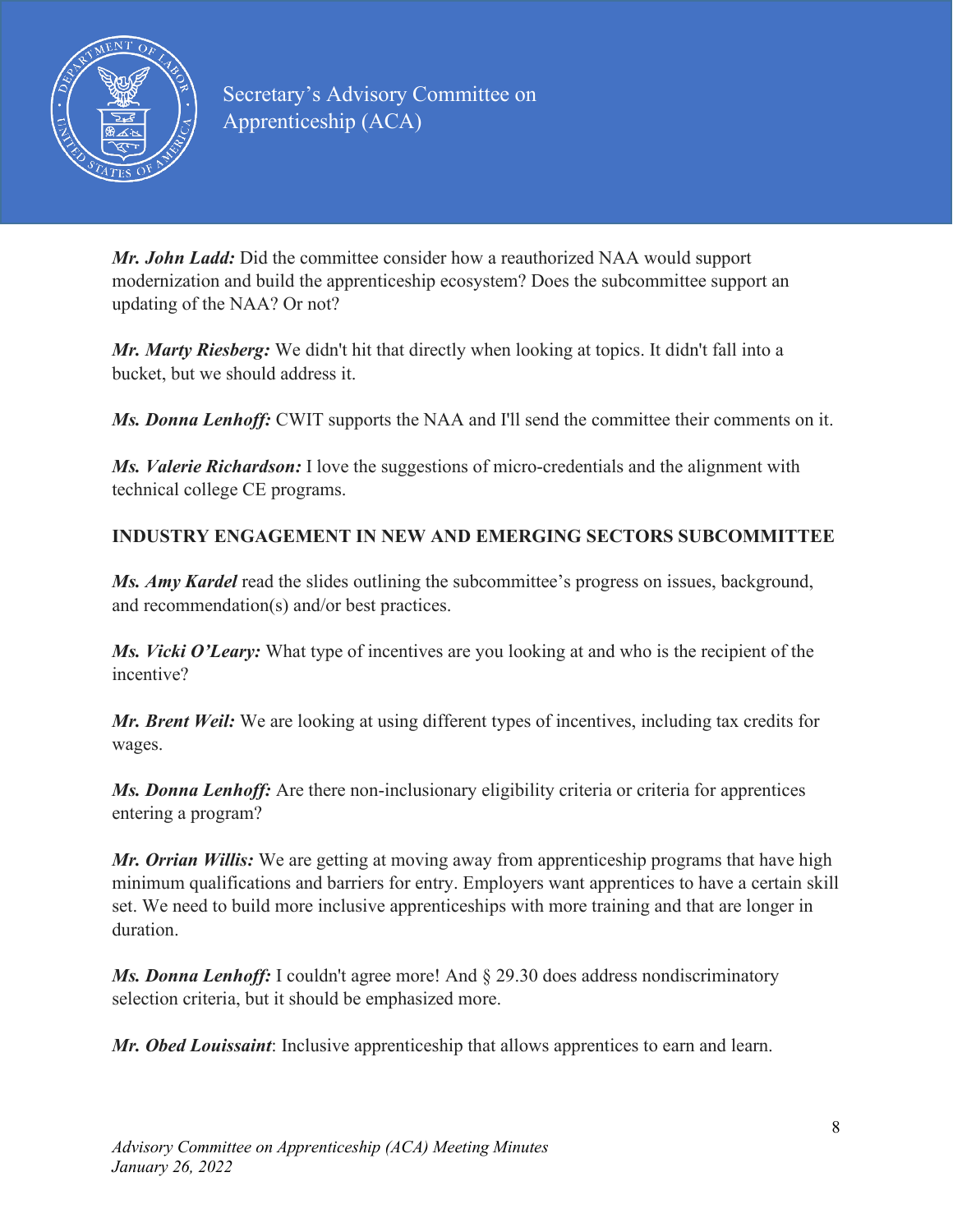

### **APPRENTICESHIP PATHWAYS: PRE-APPRENTICESHIP, YOUTH APPRENTICESHIP, AND DEGREE APPRENTICESHIPS SUBCOMMITTEE**

*Mr. Noel Ginsburg* read the slides outlining the subcommittee's progress on issues, background, and recommendation(s) and/or best practices.

*Ms. Valerie Richardson*: I would encourage the subcommittee to explore Jobs for America's graduates as a possible underserved group for pre-apprenticeships.

*Mr. Todd Berch:* They are approved as pre-apprentices.

*Ms. Valerie Richardson*: Great! Thanks so much.

*Mr. Todd Berch:* I apologize, I thought you meant Job Corps.

*Ms. Donna Lenhoff*: You mention, as a best practice, the Pre-Apprenticeship Pathways to Success database – I'm afraid I'm not familiar with this. Where is it? Is it operational?

*Mr. Todd Berch:* It is paramount for education to work with apprenticeship for a common goal and Perkins funding.

*Ms. Amy Peterson:* Comment on pre-apprenticeship: Be more intentional on how all workforce programs can refer interested candidates to pre-apprenticeship programs; this may work better than trying to expand pre-apprenticeship programs when successful ones with direct connections to apprenticeship programs exist.

*Ms. Traci Scott:* Excellent recommendation (procurement recommendation).

*Ms. Donna Lenhoff:* Not a question, but a suggestion of something to add under personnel: Build meaningful progress toward DEIA goals into federal managers' performance standards.

*Ms. Donna Lenhoff:* There is a Pre-Apprenticeship Pathways to Success database.

*Ms. Megan Baird:* Pre-Apprenticeship Pathways to Success is an information collection request submitted by DOL and currently open for public comment: [https://www.federalregister.gov/documents/2022/01/12/2022-00394/agency-information](https://www.federalregister.gov/documents/2022/01/12/2022-00394/agency-information-collection-activities-pre-apprenticeship-pathways-to-success-database-comment)[collection-activities-pre-apprenticeship-pathways-to-success-database-comment.](https://www.federalregister.gov/documents/2022/01/12/2022-00394/agency-information-collection-activities-pre-apprenticeship-pathways-to-success-database-comment)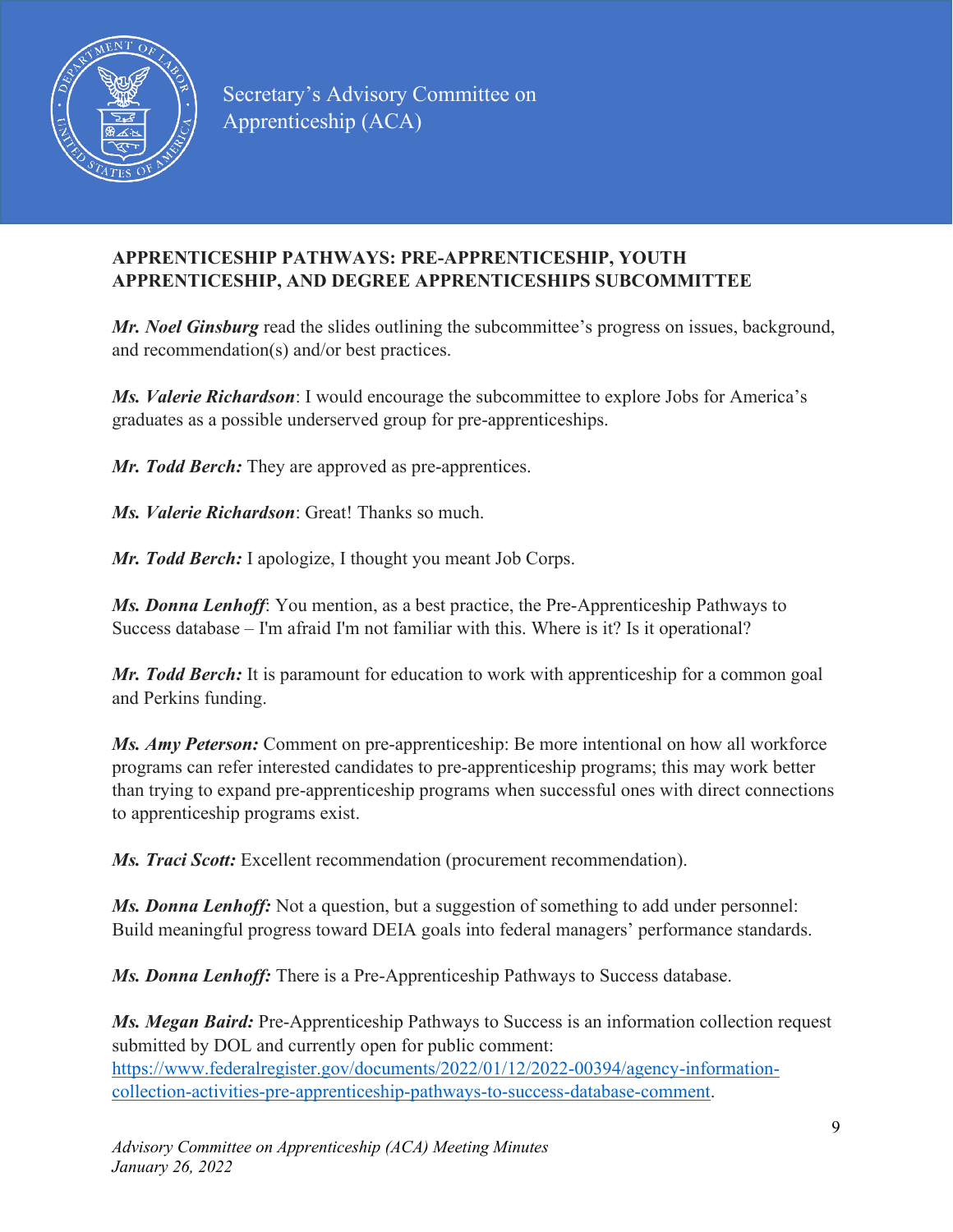

*Ms. Bernadette Oliveira-Rivera*: I support the suggestion to have employers contribute a tax into a pool that can then be drawn from for RA training, and the consistent message that has come across that we should leverage the successes of the existing system and our current approach to apprenticeship to continue to grow and expand RA both in existing and in new sectors.

## **EX OFFICIO FEDERAL WORKGROUP**

*Mr. Michael Qualter* presented the issues and high-level recommendations. There were no comments.

# **ROADMAP/REPORT TEMPLATE OVERVIEW AND NEXT STEPS:**

*4:45–4:55 p.m.*

*Mr. John Ladd* reviewed the ACA Timeline and Road Map, highlighting the 90-Day Road Map, progress made thus far, and the ongoing work of the committee and subcommittees. He asked that members first focus on providing feedback to other subcommittees within the next 2 weeks. The caucuses will review and consolidate the comments. Next, members are requested to collect all background documents and then write a draft report outline using the provided template. The draft report should include:

- Section 1: Executive summary, background, purpose
	- Written by chair/co-chair
	- Section 2: Subcommittee summary
		- Overview of issue area
		- Background
		- Recommendations
- Section 3:
	- Conclusion, next steps

Afterwards, members should circulate the draft report, polish it up, and then finalize an interim report that will be circulated to ACA members.

Mr. Ladd noted that a tentative timeline of future tasks includes an expectation that the committee will issue an annual report in 2023, followed by a biennial report in subsequent odd years. Mr. Ladd will follow up with additional details in coming months.

*4:55–5:00 p.m.*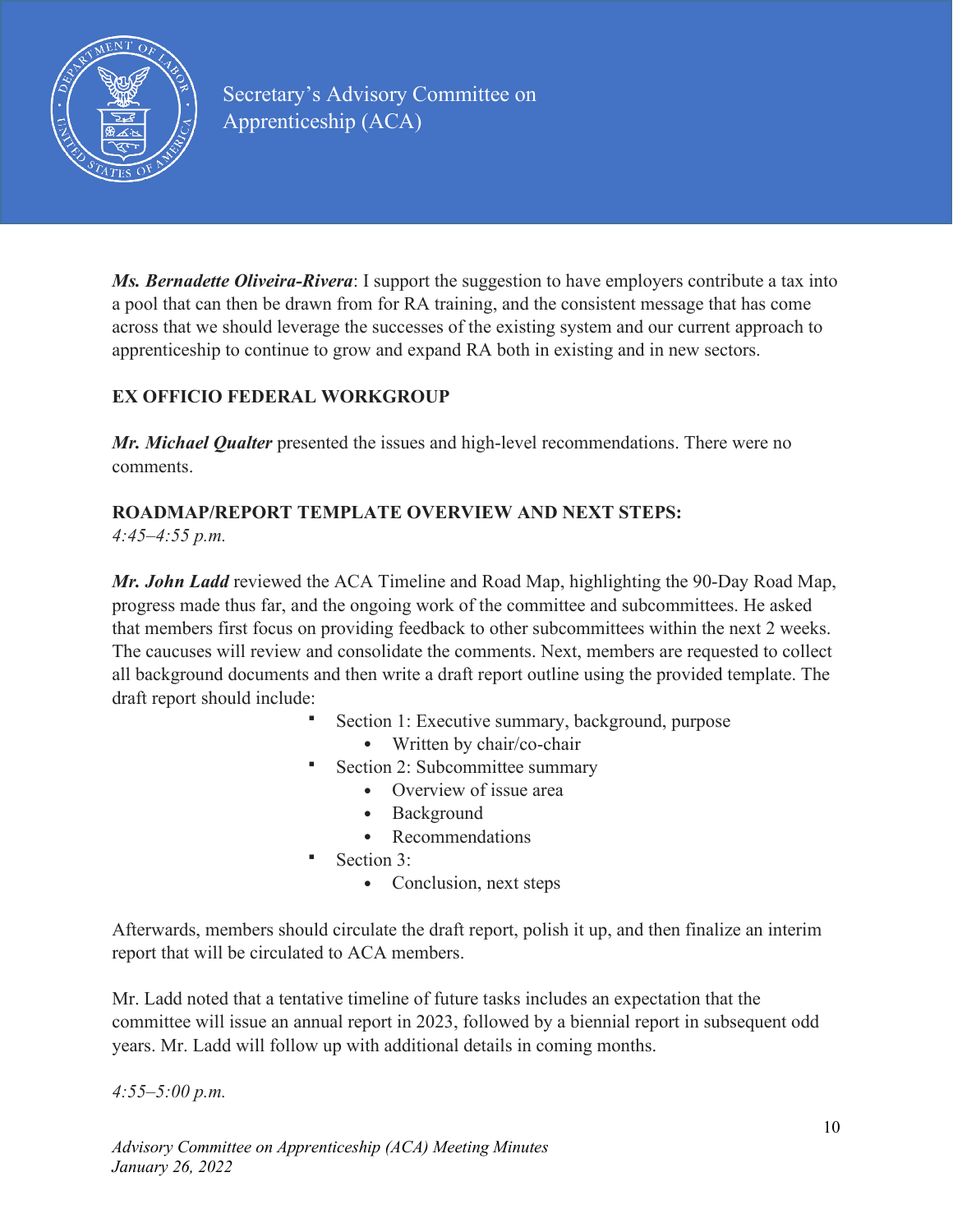

### **WRAP UP:**

*Mr. Ladd*: There were no requests to provide public comments at today's meeting.

*Dr. Eddinger*: Thank you to all the ACA members for your engagement and participation. Thank you to Acting Assistant Secretary Hanks, Deputy Secretary Su, and to Administrator Ladd. I'm grateful. I know we have important work to do, and I hope we always do it with joy. I will entertain a motion to adjourn.

*Dr. Eddinger* moved to adjourn the meeting. Members agreed to adjourn and it was seconded at 5:00 p.m.

*Dr. Eddinger*: Thank you and take care!